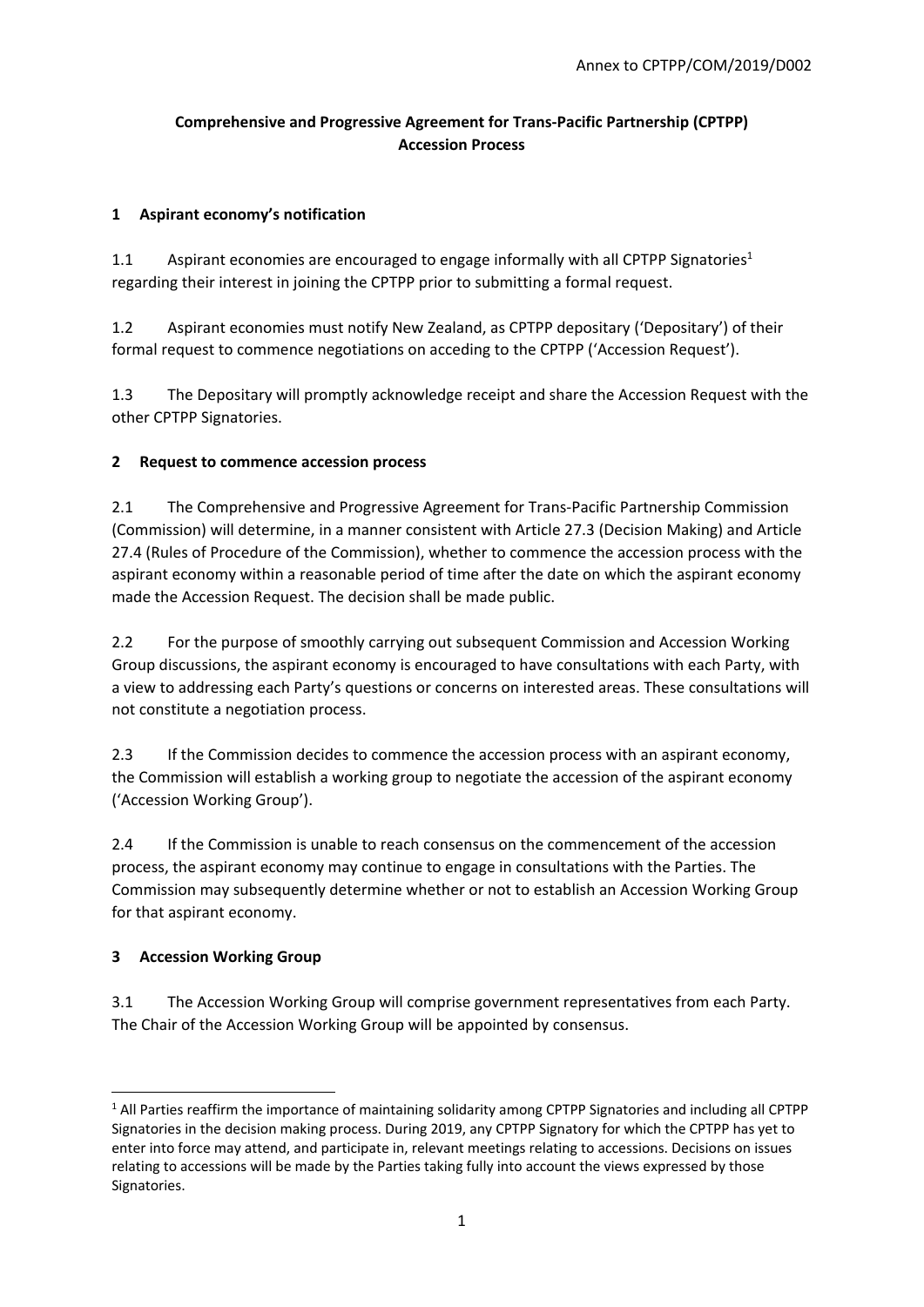3.2 The Commission can take a decision as to whether separate Accession Working Groups are needed for individual aspirant economies or the processes can be combined into a single Accession Working Group. The Accession Working Group may request guidance from the Commission.

3.3 At the first meeting of the Accession Working Group, the aspirant economy will demonstrate the efforts made to date, as well as identify any additional changes it will need to make to its domestic laws and regulations, in order to comply with the obligations of the CPTPP.

3.4 Within 30 days of the first meeting of the Accession Working Group, the aspirant economy will submit its market access offers/Non-Conforming Measures (NCMs) to the Accession Working Group (on goods, services, financial services, investment, temporary entry for business persons, government procurement and state‐owned enterprises). If the offers of the aspirant economy are considered to be in line with the Benchmarks specified below, the Parties will confirm or submit, respectively, their market access commitments to the aspirant economy.

3.5 The aspirant economy will, via the Accession Working Group and bilaterally (as appropriate), negotiate its market access offers and demonstrate how it will meet the Benchmarks.

3.6 After finalising negotiations, the Accession Working Group will submit a written report, in a timely manner, to the Commission on terms and conditions for the aspirant economy's accession to the CPTPP. This written report will be approved by consensus within the Accession Working Group.

# **4 Commission's approval**

4.1 The Commission will determine, by consensus, whether to approve the terms and conditions for the aspirant economy's accession to the CPTPP submitted by the Accession Working Group. If the Commission adopts a decision approving the terms and conditions for an accession and inviting an aspirant economy to become a Party to the CPTPP, the Commission will specify a period of six months, which may be subject to extension by agreement of the Parties, during which the aspirant economy may deposit an instrument of accession with the Depositary indicating that it accepts the terms and conditions for the accession.

4.2 The Commission Chair will formally write to the aspirant economy advising of the Commission's decision on their request to join the CPTPP.

4.3 The aspirant economy will deposit its instrument of accession with the Depositary after completing its applicable legal procedures. The aspirant economy should also demonstrate that it has completed all the changes in its domestic laws and regulations required to comply with its CPTPP obligations.

4.4 Each Party must notify the Depositary when it has completed its applicable legal procedures to accept the aspirant economy as a Party to the CPTPP.

4.5 An aspirant economy will become a Party to the CPTPP 60 days after either (a) the date on which the aspirant economy deposits an instrument of accession with the Depositary indicating that it accepts the terms and conditions for the accession; or (b) the date on which all Parties have notified the Depositary in writing that they have completed their respective applicable legal